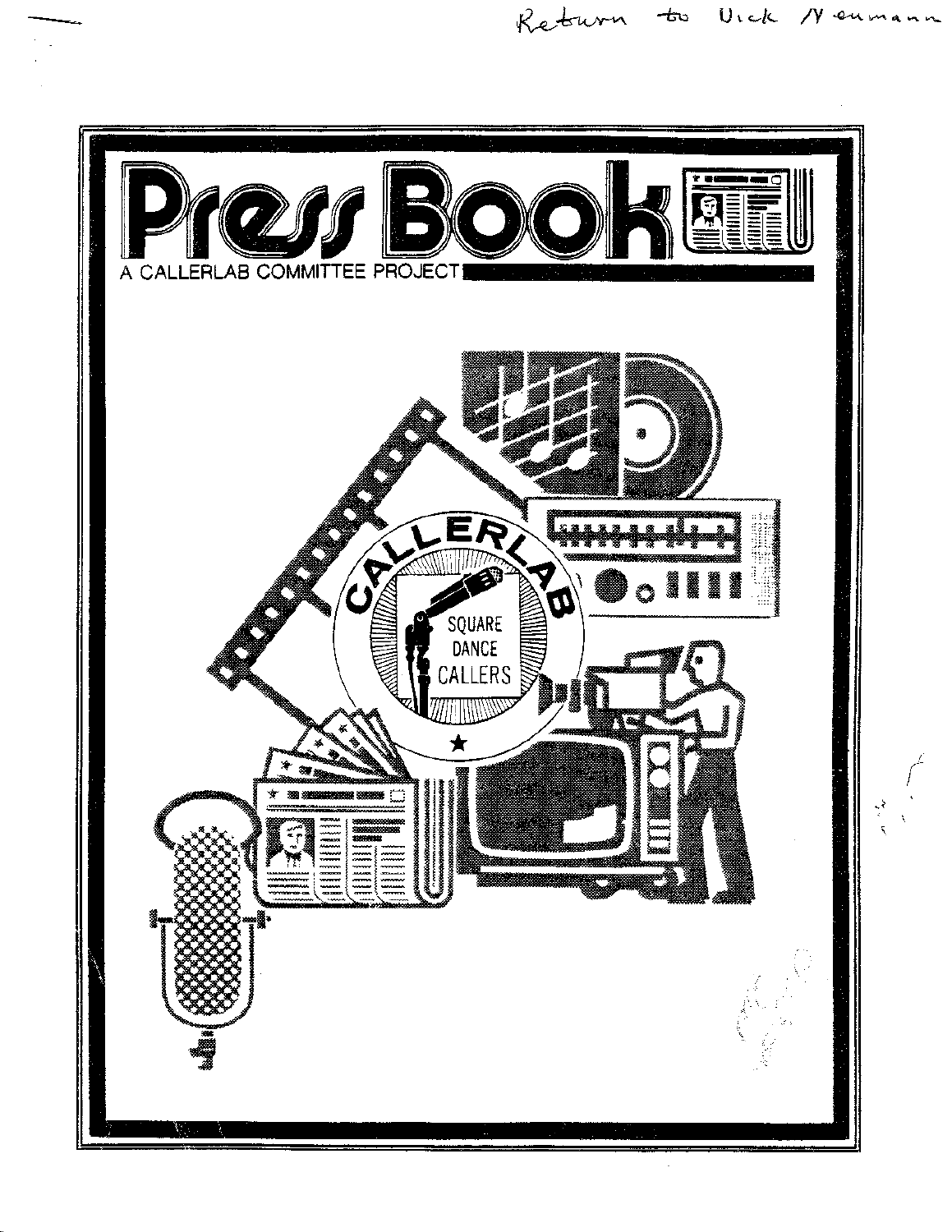### HANDLING YOUR OWN SQUARE DANCE PUBLICITY

There's no problem, really. You simply look in the phone book under "Public Relations" or something of that type and track down an individual or organization who will turn out press notices for you. That's all there is to it. Of course, you must expect to pay for the service. At roughly \$75.00 per hour, plus other charges, a really good publicity agent could cost you a few thousand a month  $-$  possibly more, and that doesn't even quarantee that your picture or story will break into print, but then, that's the chance you have to take. Or, you could handle the job yourself.

Now, the job of letting the home folks know about you. the new class you're about to start or the fact that the high "mucki-de-muck" of Tasmania has invited you to call a dance in Tirnbuktu, isn't that big a deal if you know how to handle it and if you have the tools,

### YOUR CALLERLAB PRESS BOOK

The tools in this case are a collection of ready-to-use press releases which you simply retype (or have someone type for you). These contain many typical news items you will need. You only have to fill in the details before it's typed and taken to the local media (newspaper, radio or television station).

These are primarily the work of CALLERLAB member, Marvin Labahn (Chicago Ridge,  $[L]$ . This is a project of the Communications  $E$  PR Committee.

### HAVE YOU A STORY TO TELL TO THE PRESS?

There is no sense in keeping square dancing a secret. With growing interest in square dancing, we need to rely on more than just word-of-mouth communication to let the public know more about the activity. The fact that there is to be a square dance week, a new class starting or a major square dance jamboree in the area will only reach a large portion of the public if it appears in the newspaper in your area. There's a very good chance that unless you take the initiative. the story may never reach these publications.

Local newspapers, believe it or not, are usually on the lookout for good, local stories that include information that is of interest to their reading public. Neat, well-written stories on the subject of square dancing have a public appeal and stand a good chance of being picked up by the editors.

If you have a flair for writing, great! We're including a "sample" news release. You will notice on the left hand margin the WHO, WHEN, WHAT, WHERE, HOW and WHY items that make up a good news story. Be sure your story includes all these elements.

Most of us do not have a natural flair for writing and for that reason, we have included some sample releases in the form of a PRESS BOOK. We invite you to go over the types of releases, selecting the ones that fit the type of news you would like to pass along. You'll need to substitute actual names, dates, times and places for the fictitious information, then re-type the material so it is easy for the folks at the newspager to read.

Hand delivery of your release to the editor involved is not a bad idea. Be sure to include your name, address and phone number so you can be contacted if the newspaper wishes more information or might like to send a reporter and/or a photographer to cover the event.

While we haven't attempted to cover every conceivable type of news story, the<br>material you find here will serve as guidelines for much of what you would like to material you find here will serve as guidelines for much of what you would like to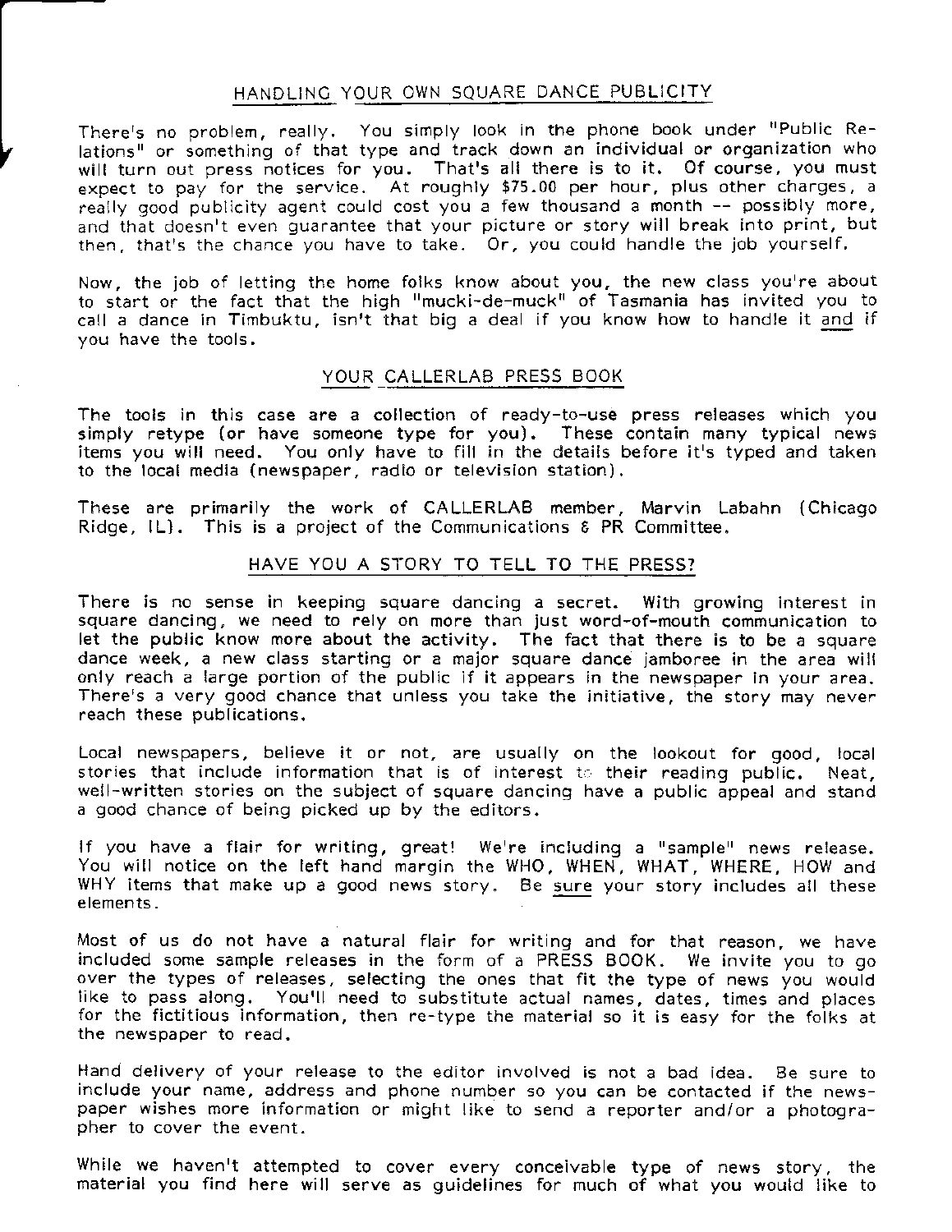FOR RELEASE DURING THE

see in print. Incidentally, it never hurts to say "Thank You" if your story is oicked uP.

NOTE: The first press release regarding Danny Burns, etc. is typed as it should appear. In the interest of saving space, we have single-space typed the other "sample" press releases. Single spacing is generally unacceptable to newspaper<br>editors. These are intended to offer guidance for appropriate structure and wording, etc. and are merely meant to serve as a guide. BE SURE TO DOUBLE SPACE ing, etc. and are merely meant to serve as a gallact of the NOT print any words<br>any and ail releases you may desire to have published. DO NOT print any words<br>contained within parenthesis in the left margin, i.e., (WHO), (W contained within parenthesis in the left margin, i.e., (WHO), (WHEN), etc.!

### SAMPLE FORMAT FOR A PRESS RELEASE

WEEK OF APRIL 13, ]987 LOCAL SQUARE DANCERS Carolyn Crosby 317 N. Water St. Omaha, Nebraska 97210 Phone: (402) 339-8320

DO NOT PRINT THIS COLUMN !

- (WHO) Danny Burns, nationally known square dance caller from Clemson, Texas,
- (WHEN) will appear in Omaha on Saturday, June 8, at the Eighth Annual Square
- (WHAT) Fun Fest sponsored by the Omaha Square Dancers and Callers Association.
- (WHERE) The dance, to be held at Lotus Memorial Center, is expected to attract several thousand square dancers from Nebraska and neighboring states.
- (HOW) Spectators rnay watch this colorful spectacle by purchasing tickets at the door or by calling at Royal's Music Shop. Dancers' tickets are available through the associations.
- (WHY) Ron Smith, local businessman and association president, says that proceeds from the dance will be directed into the educational fund of the sponsoring group. to assist in financing training classes for area square dance call ers.

\* \* \* \* \* \* \* \* \* \* EN D \* \* \* \* \* \* \* \* \* \* \* Thank you for any coverage you may give this release. We also thank you for the coverage you have given us in this past,

Your Name Title (if appropriate)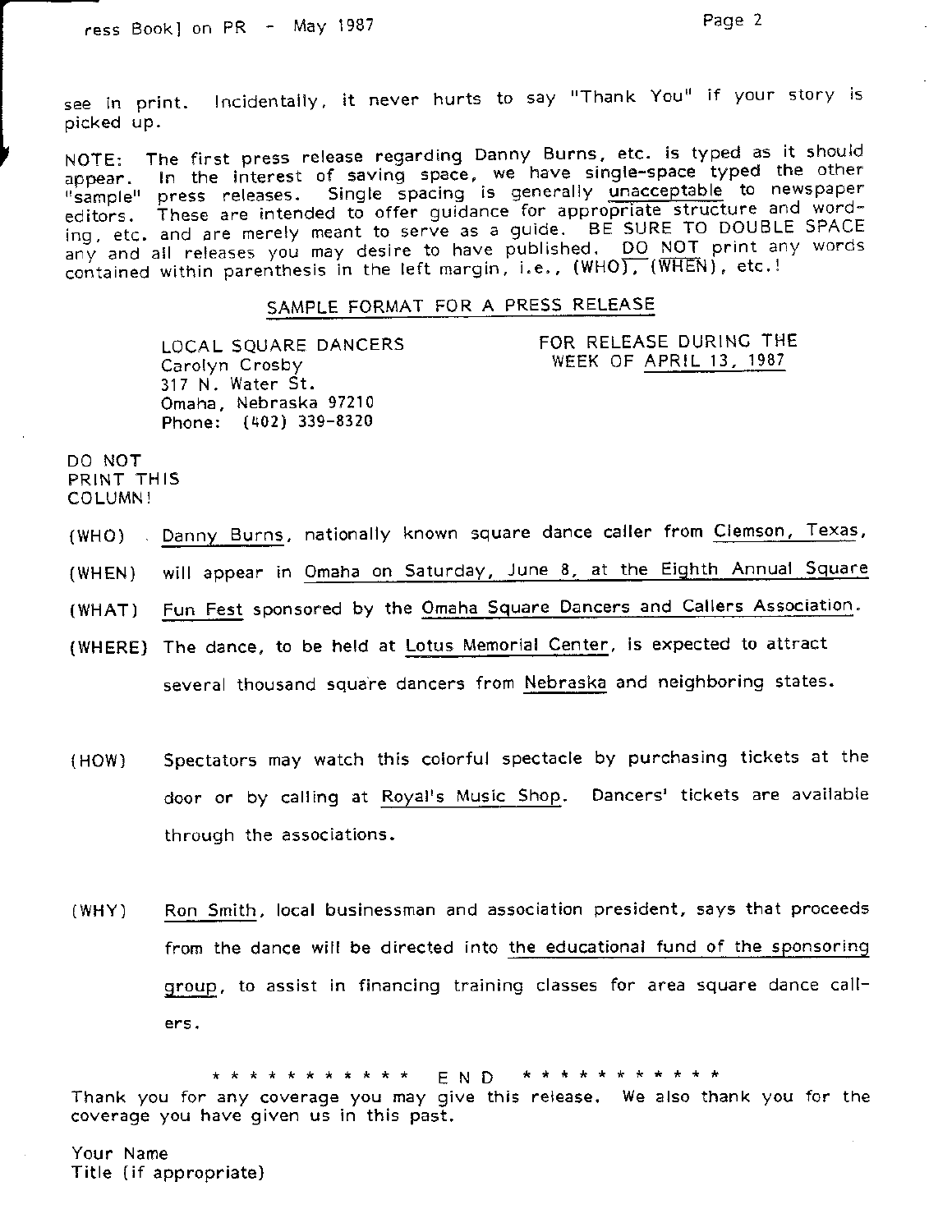See, that's essentially all you do. Just take a "sample" that fits and where there are blanks (underlined areas) fill in the appropriate information. It's not a bad idea to include a little note similar to the "thank you" above.

The following are suggestions for several types of releases. Just select the appropriate topic, substitute the names, places, dates, etc. that fit and type away. Remember to double space your finished press release prior to submission!

### Announcing a square dance demonstration --

Square dancing, designated as the Official Folk Dance of America, will be in the spotlight here in Clinton the third week in September, which is designated as Square Dance Week. According to Sam Brown, a member of CALLERLAB - The International Association of Square Dance Callers, starting Monday, September 19, all the clubs in the area will be featuring open houses to which the public is invited. A demonstration of all forms of square dancing will be featured and those attending may be given the opportunity to join in on some of the simple dances.

"Square dancing is our traditional dance", said Sam. "It's a warm and friendly activity and is enjoyed not only throughout the United States but in Canada and in more ihan 50 countries around the world. Anyone who comes to one of our open houses, sponsored by the 18 clubs in this area, will find out quickly how much fun it is. $"$ 

Mr. Brown also explained that there will be special attractions through the week inctuding a special pageant to be held in Echo Park on Sunday, the 25th. A number of beginner classes wlll be starting the last week of September. Anyone interested is invited to call SQUARE DANCE INFORMATION, 392-4491.

\* \* \* \* \*

### Announcing new square dance classes --

Telco Squares of this city will conduct a series of square dance lessons starting on Teico Squares of this city win conduct a scries of Square dation resons surring of N4elrose Avenue, 7:30 PM.

Caller for the series will be Ron Smith. an accredited caller with CALLERLAB -- The International Association of Square Dance Callers.

Square dancing, which has been designated the official Folk Dance of America, is an activity enjoyed by young and old alike, You need no previous experience in dancing, just show up at the hall fifteen or twenty minutes early the first night, prepared for a good time, Ladies, please wear a skirt and blouse and low heeled shoes. Men, comfortable slacks and a long sleeved shirt and shoes with leather soles will be most comfortable for you. For further information, call Cladys Brown, 392-4611 .

### A square dance graduation  $-$

Fifty-three members of the Cingham Squares beginners' group graduated last Thursday night, culminating a series of lessons that started last September. The class, which met each Tuesday night in Ramblers Hall, will now dance during the coming months as a part of a special "Half-way" Club also sponsored by members of the Cingham Squares.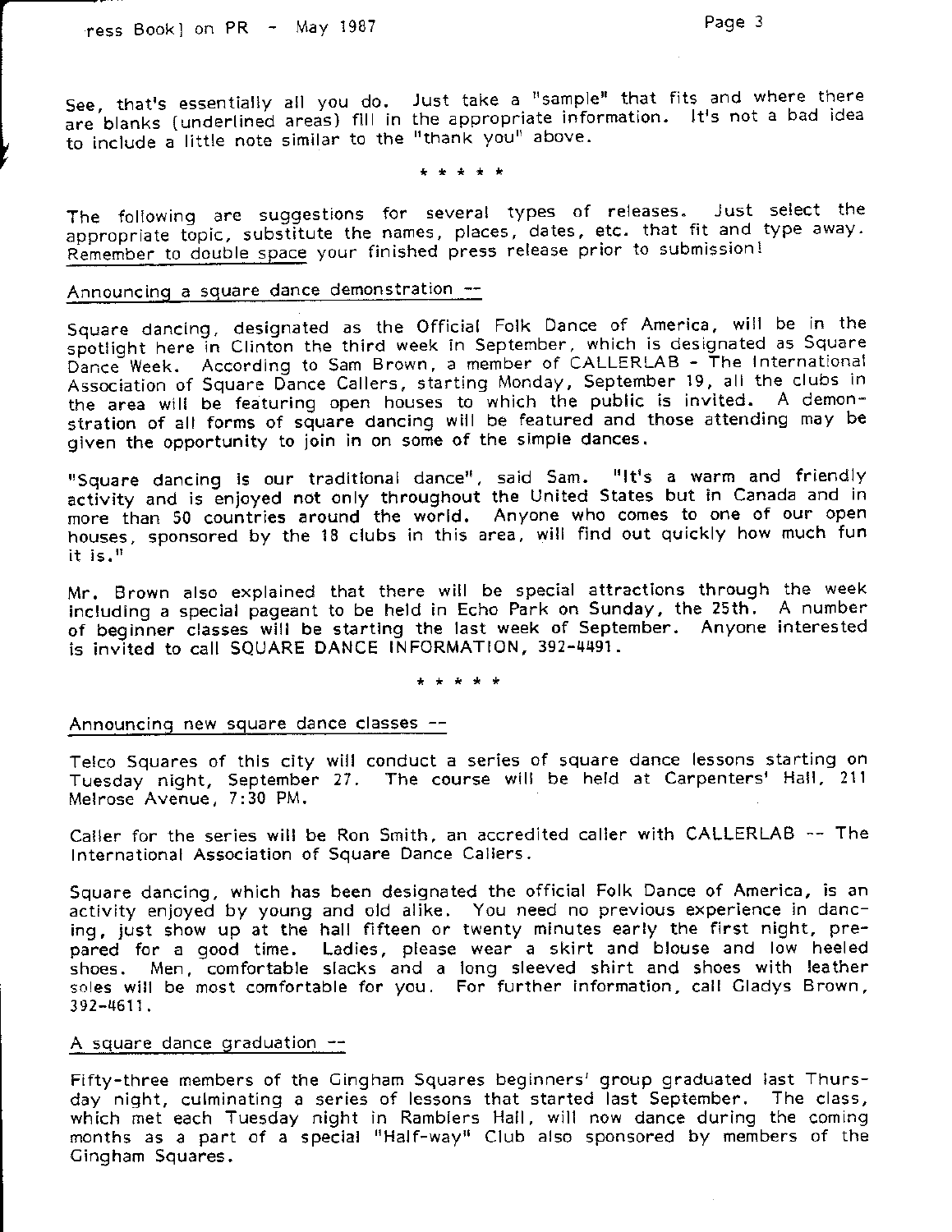The special graduation party was attended by more than 30 of the club's experienced dancers and caller Bill Gibbons, their accredited CALLERLAB caller/instructor, saw to it that everyone had a great time.

"Square dance classes are the starting point in this activity,", said Gibbons. "Actually, taking part in a square dance class is just like attending a party once every week. While we learn the dances and the language of square dancing, we still have a great time just dancing for the fun of it, having parties and getting acquainted with each other." According to a club representative, new classes will be starting in September and anyone interested in obtaining more information may call 642-9311.

\* \* \* \* \*

# A coming square dance clinic --

A special three-day clinic for square dance callers and teachers is being offered at Claremont High School, 7th and Palm, next weekend, October 6, 7 and 8. series of six meetings, starting Friday afternoon, is sponsored by the Claremont Callers and Teachers Association and is open to members desiring to improve their calling and teaching skills.

Instructor of the unique series is Bill Ball of Indianapolis, Indiana, an accredited caller-coach and member of CALLERLAB -- the International Association of Square Dance Callers. Mr. Ball has conducted schools for callers throughout the United States for the past 18 years and is considered to be an outstanding authority on the subject of calling.

According to Phil Stevens, president of the local callers association, a long-time caller in the area, and himself a member of CALLERLAB, "The tremendous growth in popularity of American Square Dancing right here in Claremont makes a short course<br>such as this especially meaningful. We have more than a dozen new classes for beginner dancers starting each year and, with more than forty active clubs in the area, there is always a need for good callers and teachers.

The training course is by advance registration only. For additional information, you may call (area code) 663-9511.

### \* \* \* \* \*

# Announcing a new accredited member of CALLERLAB --

Local caller and teacher Sid Green, a leader in the area's square dance activities, has just become an accredited member of CALLERLAB -- the International Association of Square Dance Callers. Green, who regularly calls for the Boots and Ruffles, Side Winders and Double Eights square dance clubs, has been active in square dancing in Wilmington for the past 12 years. His calling at the annual March of Dimes Fund-Raising Square Dance has helped to mark that event as a special civic affair.

Being recognized in this manner by CALLERLAB is tantamount to being accepted as a member in any of a number of the nation's prestigious professional organizations. CALLERLAB, which was formed more than a decade ago by some of the country's most influential square dance leaders, boasts of 1,800 members scattered across North America and in more than a dozen countries overseas.

According to Green, "CALLERLAB has done more in strengthening the role of the caller and teacher than any other single organization. With several million devotees taking part in the square dancing activity today and with the activity growing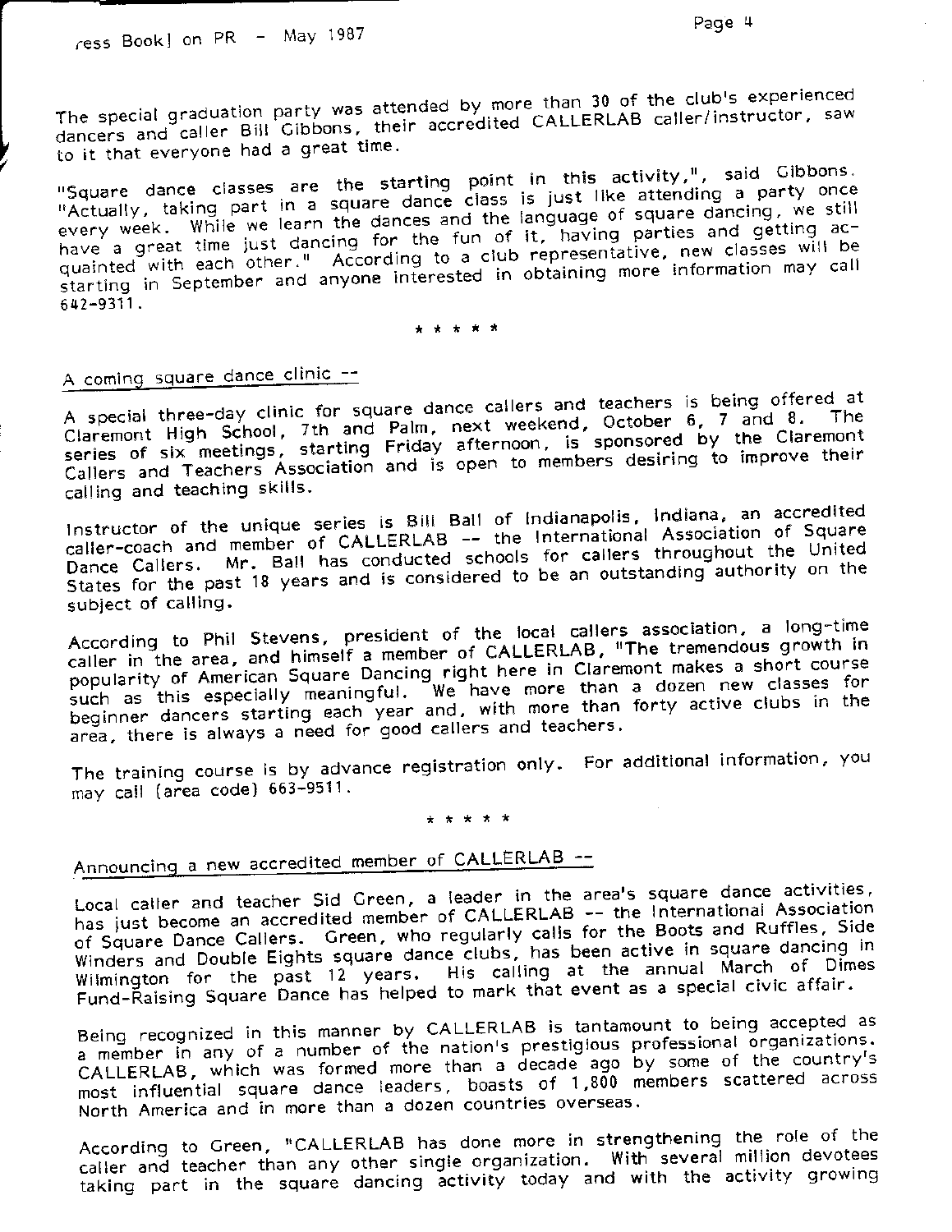continually, I feel very honored to be recognized in this way and to be able to play a role in the growth of square dancing here in this area."

## Appointment of a square dance club caller --

John Perkins, local merchant and recent chairman of the local Civic Affairs John Perkins, local merchant and recent chairman of the local Stris Alleman<br>Committee, and his wife Sarah, recent treasurer of the area's Girl Scout Council Committee, and his wife sarah, recent treasurer of the area's enviroscal sources,<br>have been appointed as callers for the Cross Trails Square Dance Club. Following their appointment last Tuesday night at Rio Grande High School, the Perkins, who are members of the Tri State Callers Association and board members of CALLERLAB -- the lnternational Association of Square Dance Callers, and have been calling and teachinq square dancinq since March, 1976, told the members how pleased they were to be chosen. "We see the Cross Trailers as one of the outstanding cubs in the area and look forward to calling for the members," said John. One of the assignments of the new caller and his wife will be to teach the new beginners' class next fall.

The Perkins indicated that the club meets every second and fourth Tuesday at the Roseburg Women's Club, 15th and Main Streets, and those who know how to square dance are invited to attend.

### Covering square dance convention attendance --

Martha Smith, resident of Medville, returned home last week after having attended the annual convention of CALLERLAB - The International Association of Square Dance Callers, held in New York City.

ln her own words, Mrs. Smith described the convention as "just about the most exciting event that has ever happened for me. Here in Medville, we have four very fine callers and square dance teachers. There, at the Waldorf-Astoria where the four day convention was held last week, there were over 2,000 callers from all parts of the world, the greats in this activity and the near-greats, all sharing their knowledge and expertise with those of us who were relative newcomers."

According to Smith, CALLERLAB has become the guiding force in this activity which today involves more than six million dancers here in the United States with thousands of others scattered around the world. "It has established a code of ethics, definitions for the dances, and systems for the accreditation of callers. lt is largely because of this organization that square dancing is becoming so popular today.!' Asked about square dancing here in Medville, Martha Smith indicated that the number of clubs and classes in the area was growing each year. "Anyone interested in where classes are being held may phone me at 652-7443," she said.

### Square dance election results --

The Caldwell Square Dance Callers Association last week announced the outcome of its annual election of officers. Dick Boyd, long-time caller and teacher in the area, will be the 1987 president. Boyd, who regularly calls for the Pi-R Squares, The Guys and Dolls and the Hicks <sup>i</sup>n Chicks, is a 30 year resident of Caldwell and has called square dances in the area for the past fifteen years.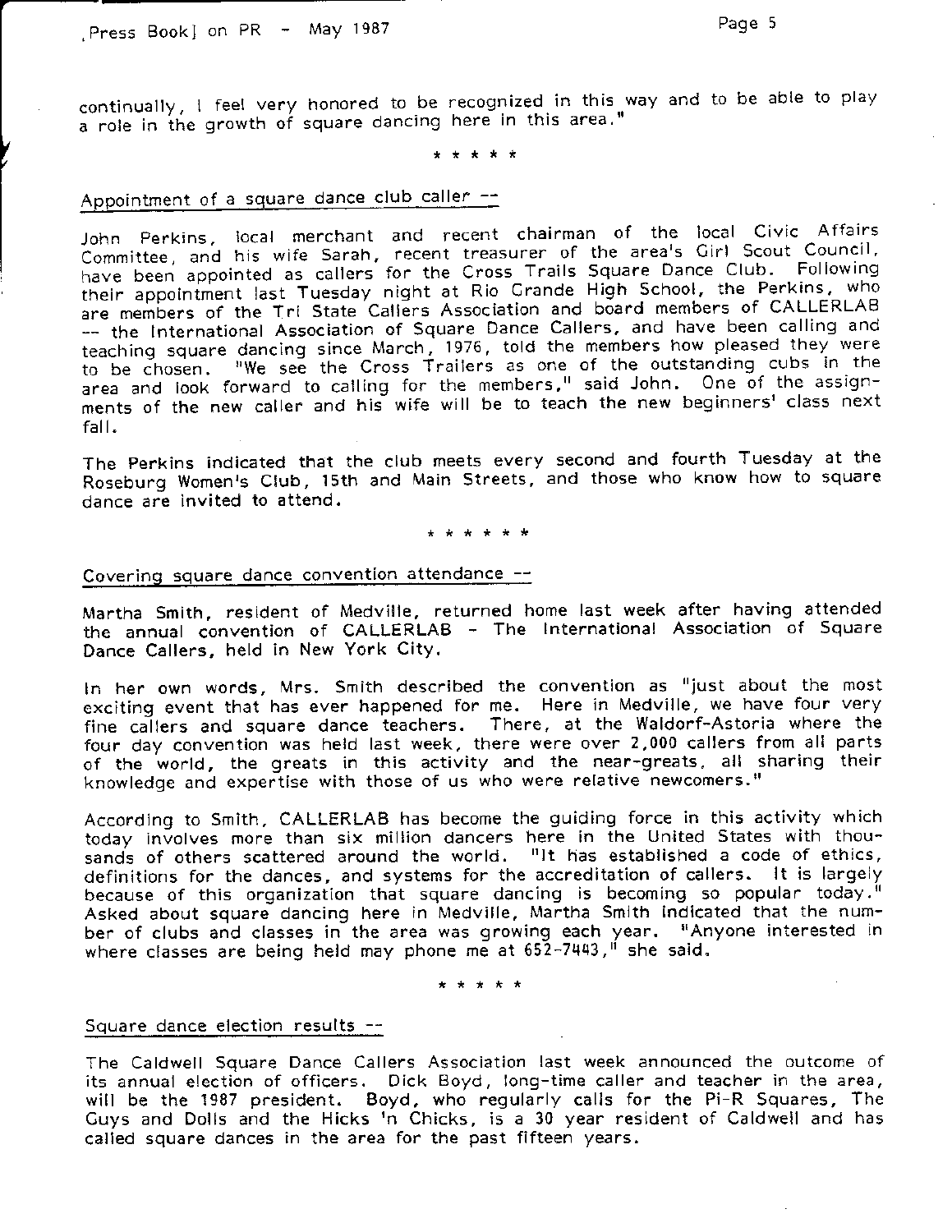A former vice-president and treasurer of the caller's group. Dick has participated in A former vice-president and dieasure. Si the same of CALLERLAB -- the International Association of Square Dance callers.

### A special square dance event --

"Thirty Years of Square Dancing." That was the theme of the Jolly Rogers Club at their meeting last Wednesday night. More than 200 past and present members of the club gathered at Ferndale Lodge to celebrate the occasion. Caller Zeb Brown has called for the club since its inception in 1953 and is an accredited caller and member of CALLERLAB, the International Association of Square Dance Callers. He called a program that included many of the old square and round dances that the old timers, as well as some of the newer members, remembered.

The party took on an air of reunion with two couples traveling more than 500 miles to attend. Sidney and Elsa Brown drove down from Salem, while Rodney and Betty Jensen flew in from Milwaukee just for the evening.

"Square dancing is a way of life for most of us,", said President Ray Jones. "Many of us who have been a part of the club since its inception think of the other members as part of our 'family'. The hardest thing in the world was to turn off the lights and shut the door at 2:30 the next morning. If we hadn't, I'm sure the party would still be going, "

### A square dance caller's tour  $-$

Jim and Meg Stevens, callers of the Carousels Square Dance Club and long time<br>residents of Medford, returned last Eriday from a 21 day tour of Europe. The residents of Medford, returned last Friday from a 21 day tour of Europe. Stevens. considered to be goodwill ambassadors for their hobby, called square dances in six of the seven countries they visited. When asked how they could be understood in Cermany, France, ltaly. and Spain, Jim Stevens explained that all the calling in these countries is done in English. "Many of those for whom we called were not Americans, but they had learned to square dance to the calls in English. This is the same around the world, in the more than 50 countries overseas where square dancing is enjoyed, "

The Stevens will be showing their slides of "Square Dancing Across Europe" at the next meetinq of the Promenaders at Trinity Hall. "lf ever there was an international language", explained Meg, "it would have to be square dancing. This is the official dance of the USA and you would be surprised at the warm welcome we received everywhere we went. Somehow square dancing opens the doors and allows us to join hands and dance with 'friends we've never met before and that's a great feeling."

### \* \* \* \* \* \*

### CONSIDERATIONS WHEN WRITING PRESS RELEASES

Find out the deadline date for submitting copy to be published. Be sure the material submitted gets to the editor in ample time.

Press releases should be short and to the point. There are many organizations and people who compete for the available news space in each issue.

Press releases should have a minimum of two inches open space at the top of the page and adequate margins on the sides. This allows the copywriters an opportunity to add a head and necessary information for the typesetter.